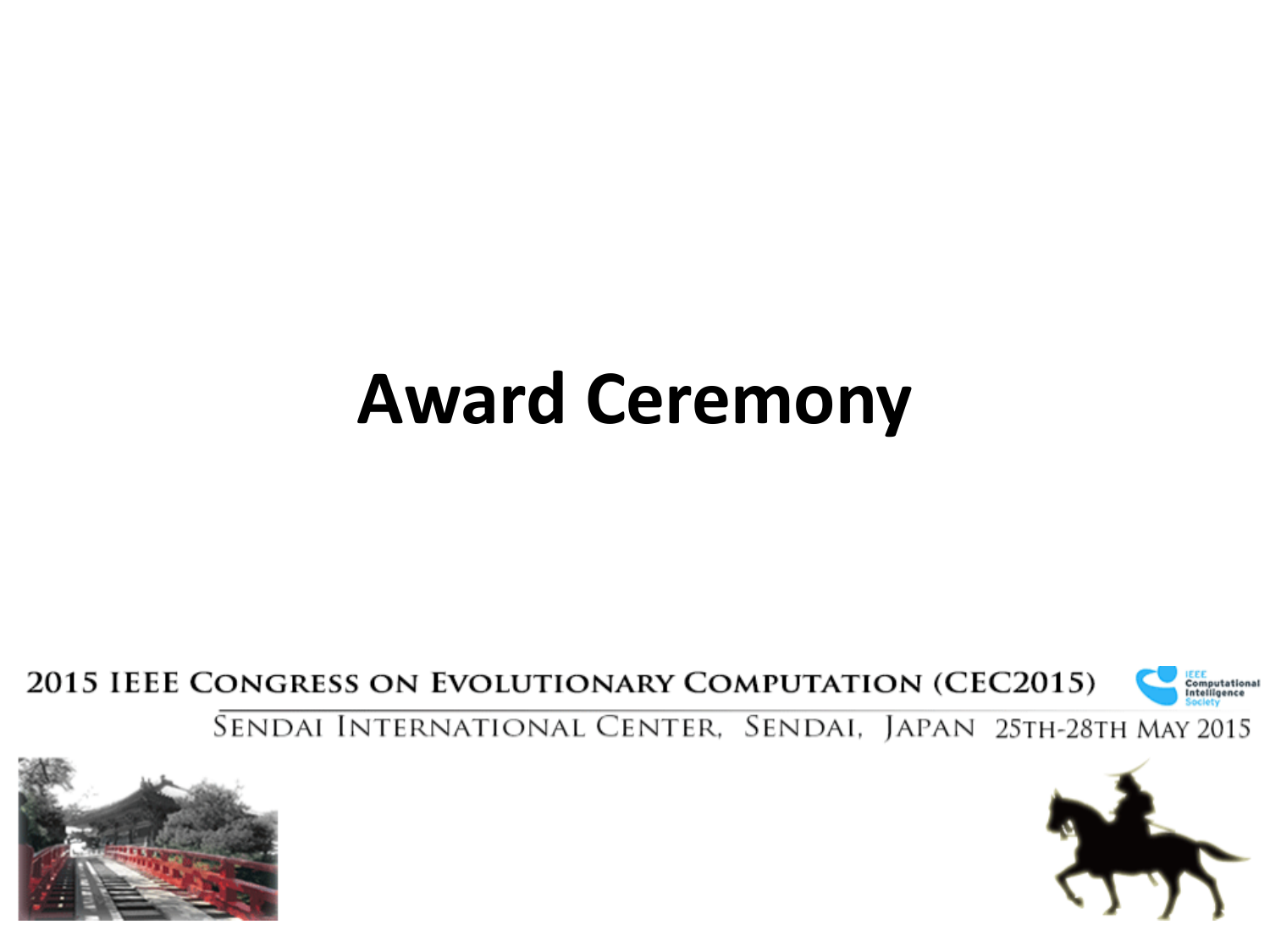## CIS Award

- IEEE 2015 Evolutionary Computation Pioneer Award
	- Thomas Bäck
- IEEE 2015 Outstanding Chapter Award
	- Hefei Chapter, Bin Li
- IEEE Computational Intelligence Magazine Outstanding Paper Award for 2012
	- Minh Nghia Le, Yew Soon Ong, Yaochu Jin and Bernahard Sendhoff
- Outstanding Transactions on Evolutionary Computation Paper Award for 2012
	- Oliver Schütze, Adriana Lara, Xavier Esquivel And Carlos Coello Coello
- IEEE Transactions on Fuzzy Systems Outstanding Paper Award for 2012
	- Bernard De Baets, Tapio Pahikkala, Willem Waegeman, Tapio Salakoski, Antti Airola and Michiel Stock
- 2014 Outstanding PhD Dissertation Award
	- Yong Wang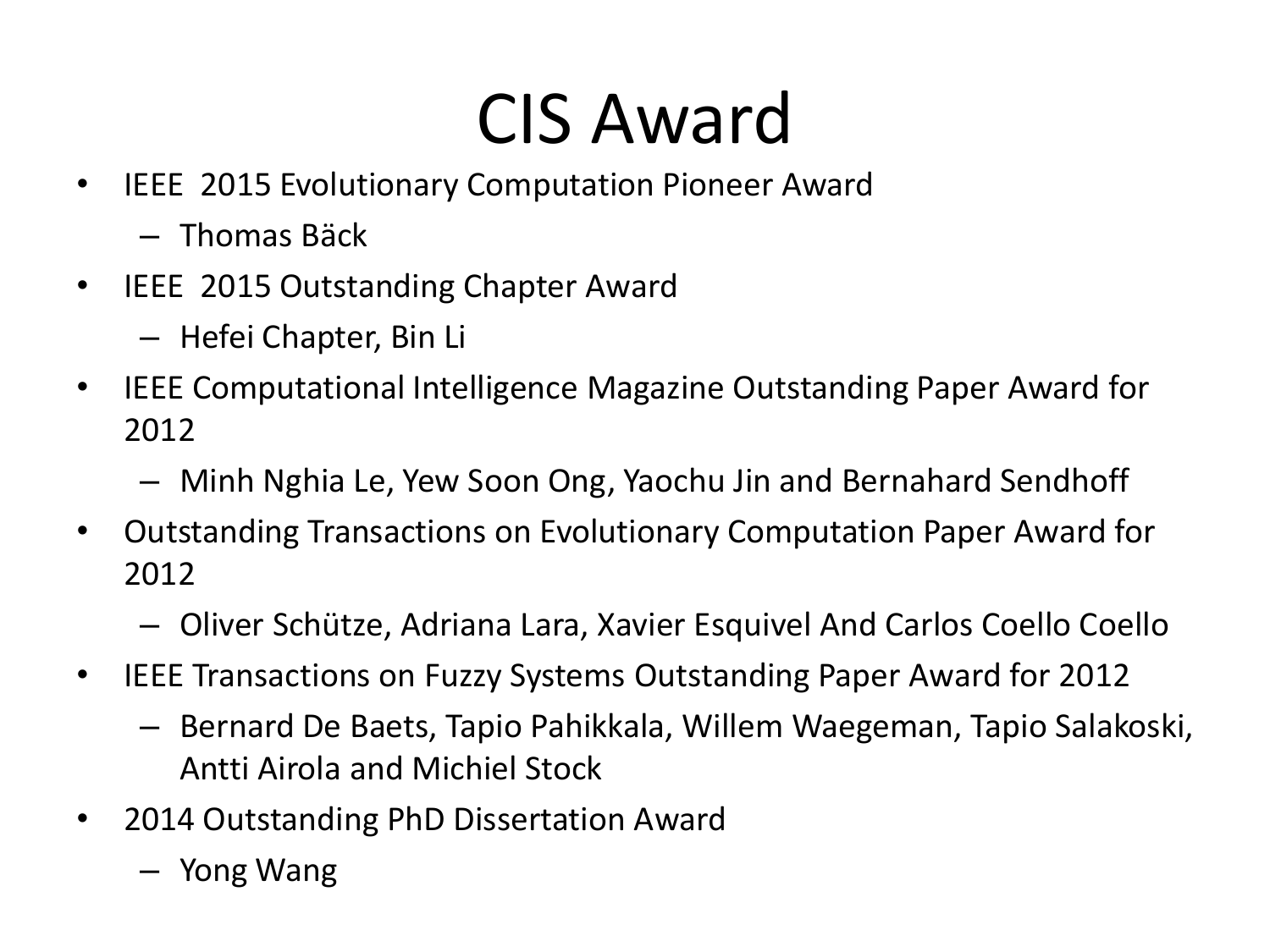### CEC 2015 Award

- OVERALL AWARD
	- CEC2015 Best Overall Paper Award
		- Harith Al-Sahaf, Mengjie Zhang, Mark Johnston and Brijesh Verma
	- CEC2015 Runner up Paper #1
		- Richard Veale, Tadashi Isa and Masatoshi Yoshida
	- CEC2015 Runner up Paper #2
		- JunQi Zhang, LinWei Xu, Ji Ma and MengChu Zhou

- STUDENT AWARD
	- Best Student Paper
		- Sasaki Taku, Ono Isao
	- Runner up Paper
		- Momodou Sanyang and Ata Kaban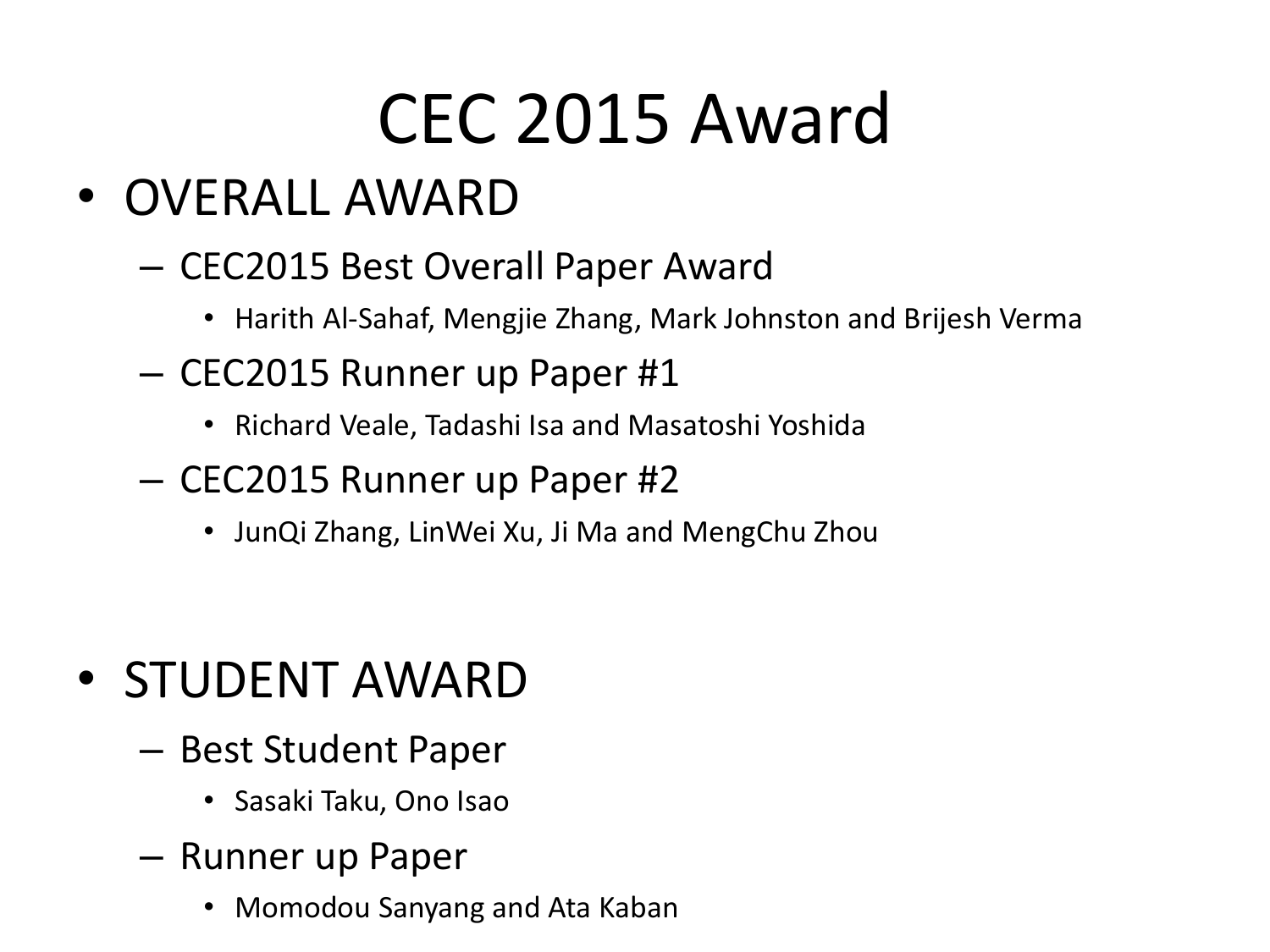#### **IEEE 2015 Evolutionary Computation Pioneer Award Thomas Bäck**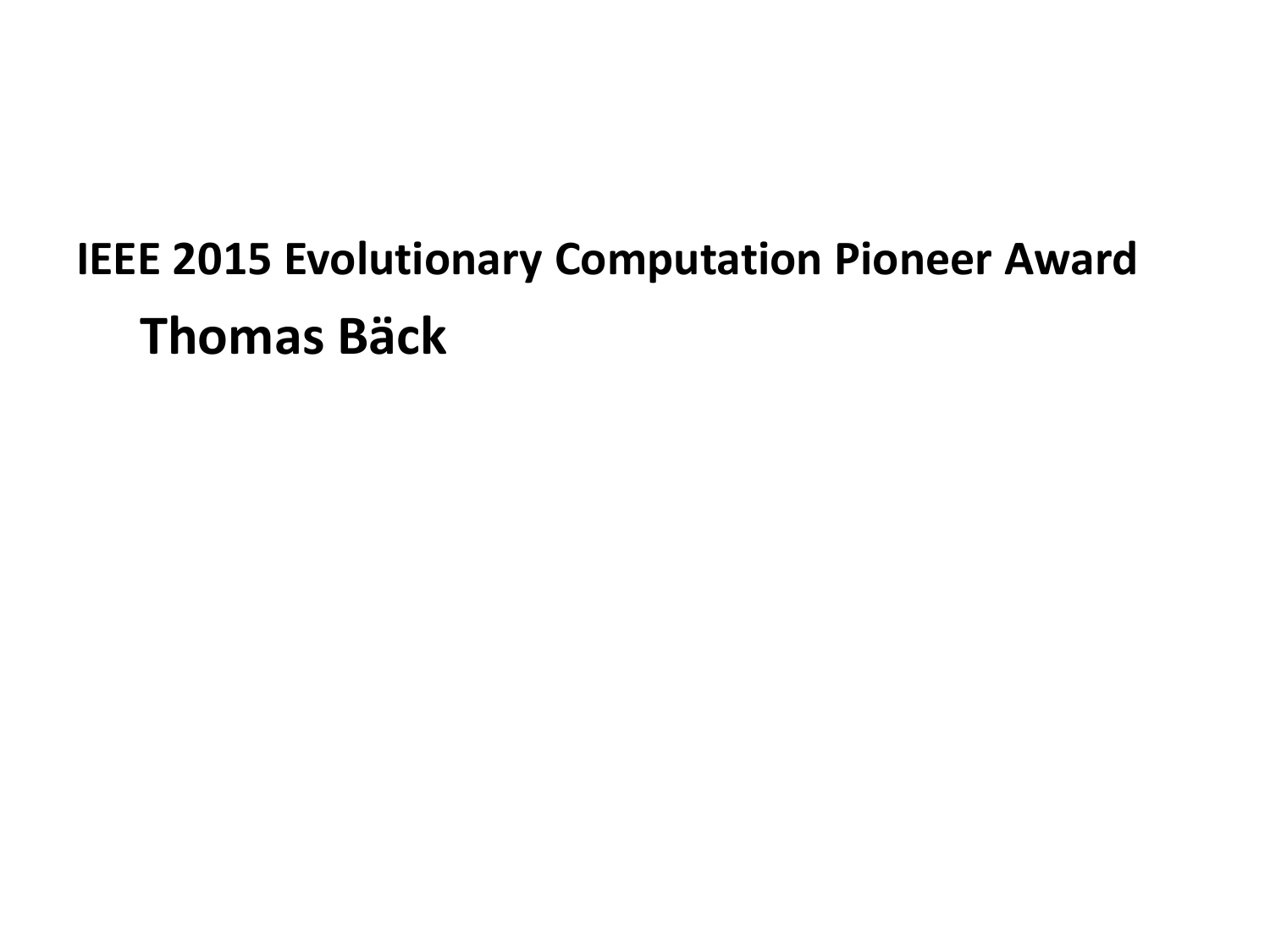# **IEEE 2015 Outstanding Chapter Award Hefei Chapter Bin Li**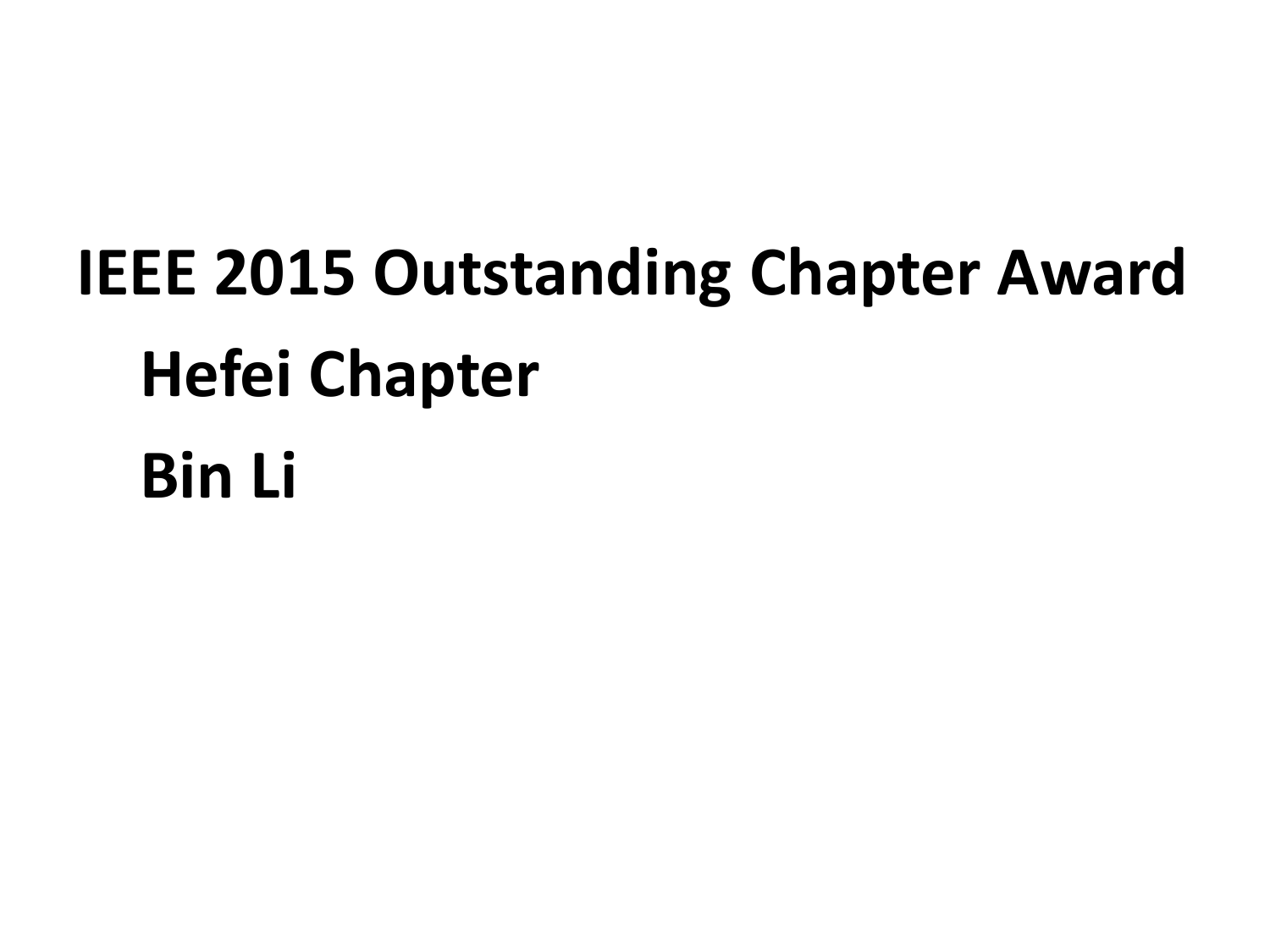**IEEE Computational Intelligence Magazine Outstanding Paper Award for 2012 Minh Nghia Le, Yew Soon Ong, Yaochu Jin and Bernahard Sendhoff**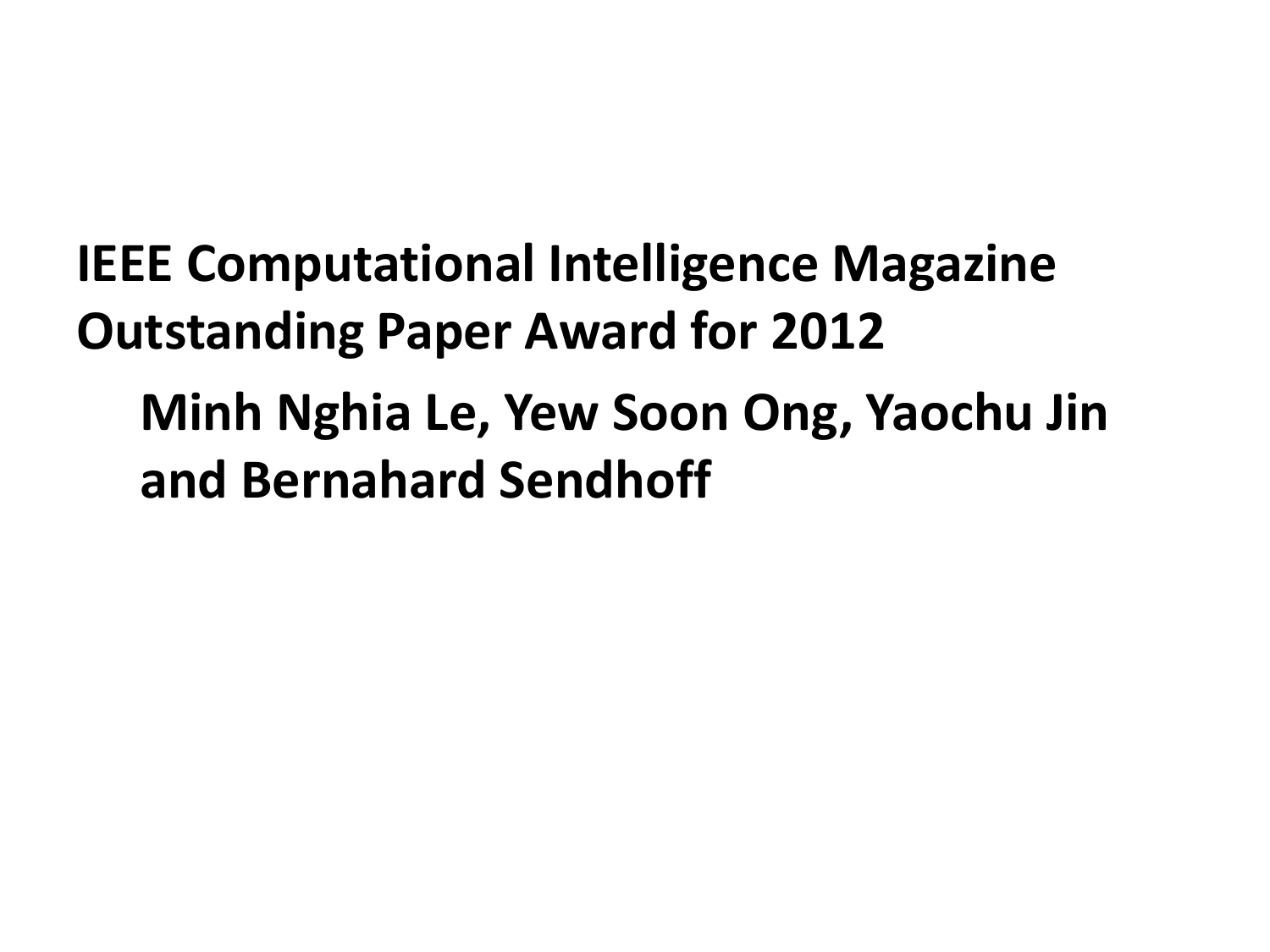**Outstanding Transactions on Evolutionary Computation Paper Award for 2012 Oliver Schütze, Adriana Lara, Xavier Esquivel And Carlos Coello Coello**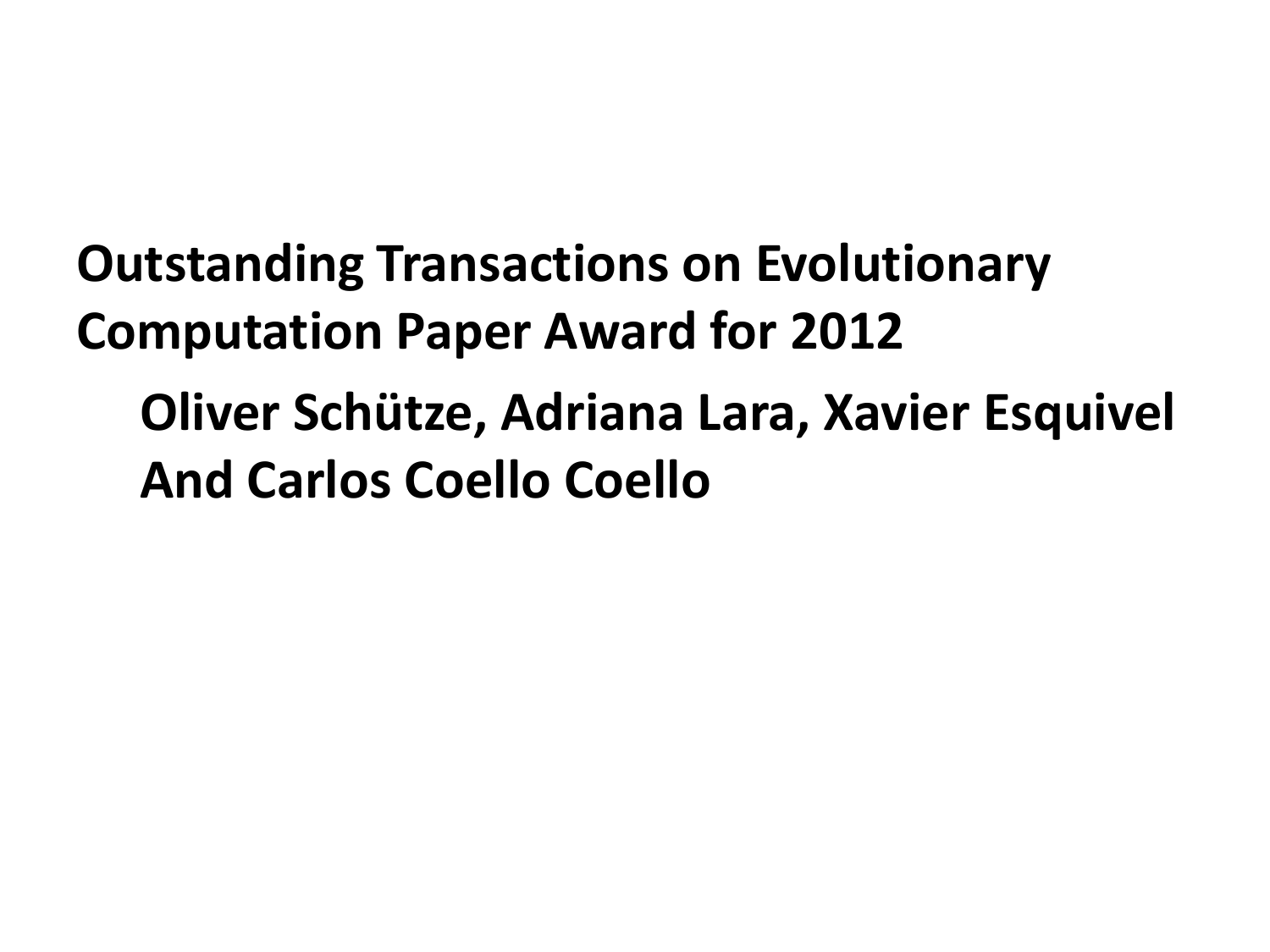**IEEE Transactions on Fuzzy Systems Outstanding Paper Award for 2012 Bernard De Baets, Tapio Pahikkala, Willem Waegeman, Tapio Salakoski, Antti Airola and Michiel Stock**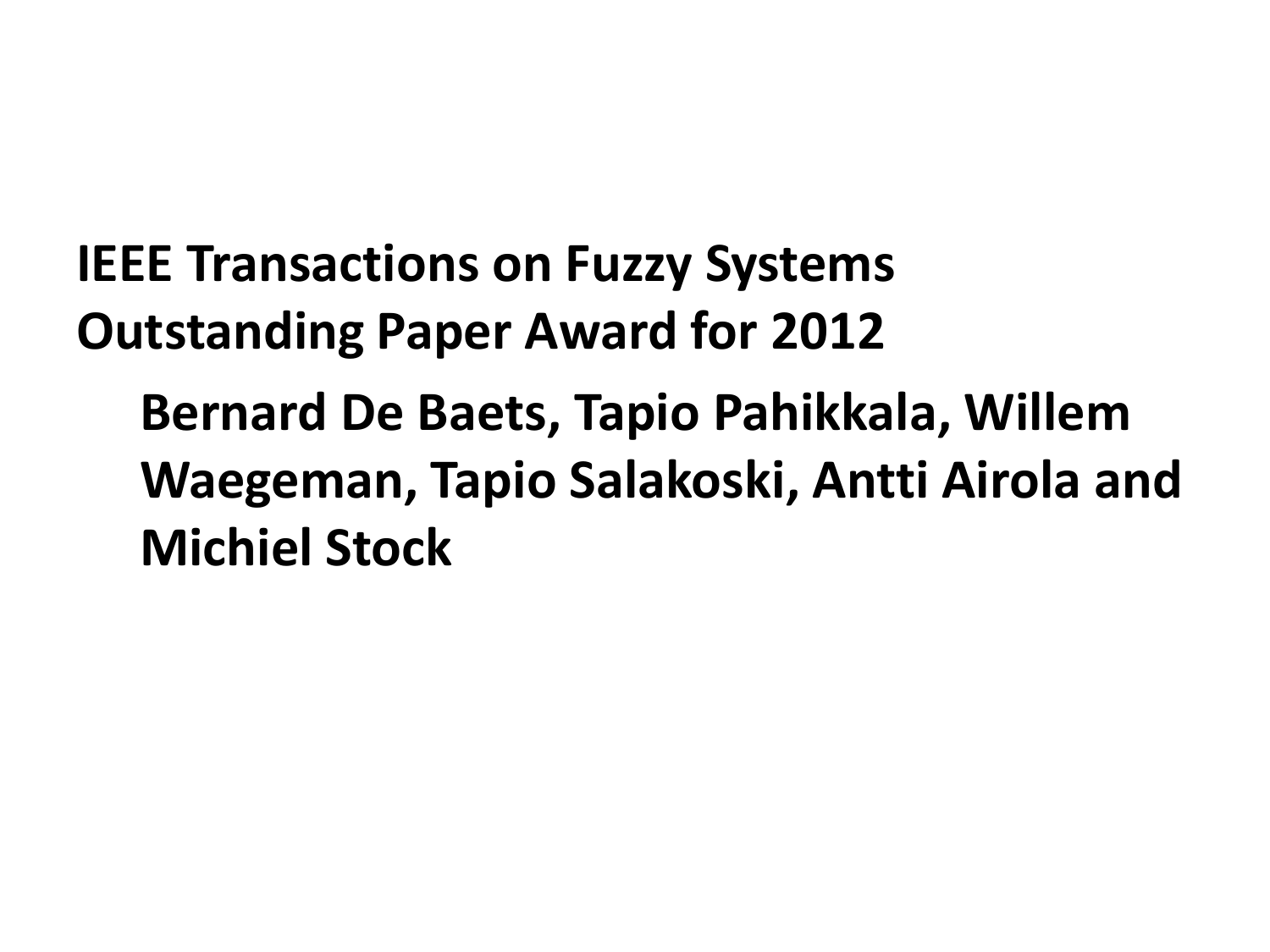## **2014 Outstanding PhD Dissertation Award Yong Wang**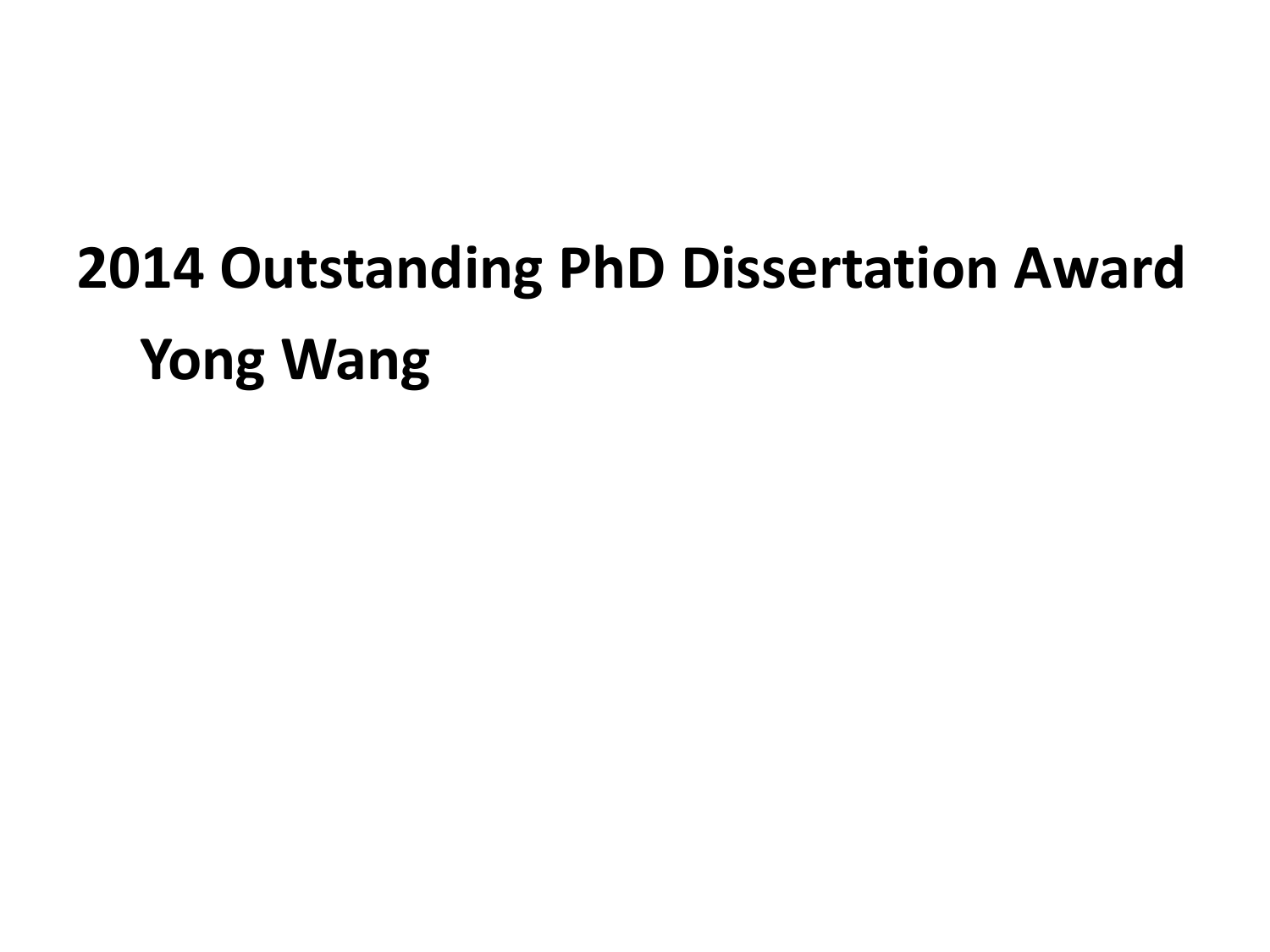#### CEC 2015 Award

- OVERALL AWARD
	- CEC2015 Best Overall Paper Award
		- Harith Al-Sahaf, Mengjie Zhang, Mark Johnston and Brijesh Verma
	- CEC2015 Runner up Paper #1
		- Richard Veale, Tadashi Isa and Masatoshi Yoshida
	- CEC2015 Runner up Paper #2
		- JunQi Zhang, LinWei Xu, Ji Ma and MengChu Zhou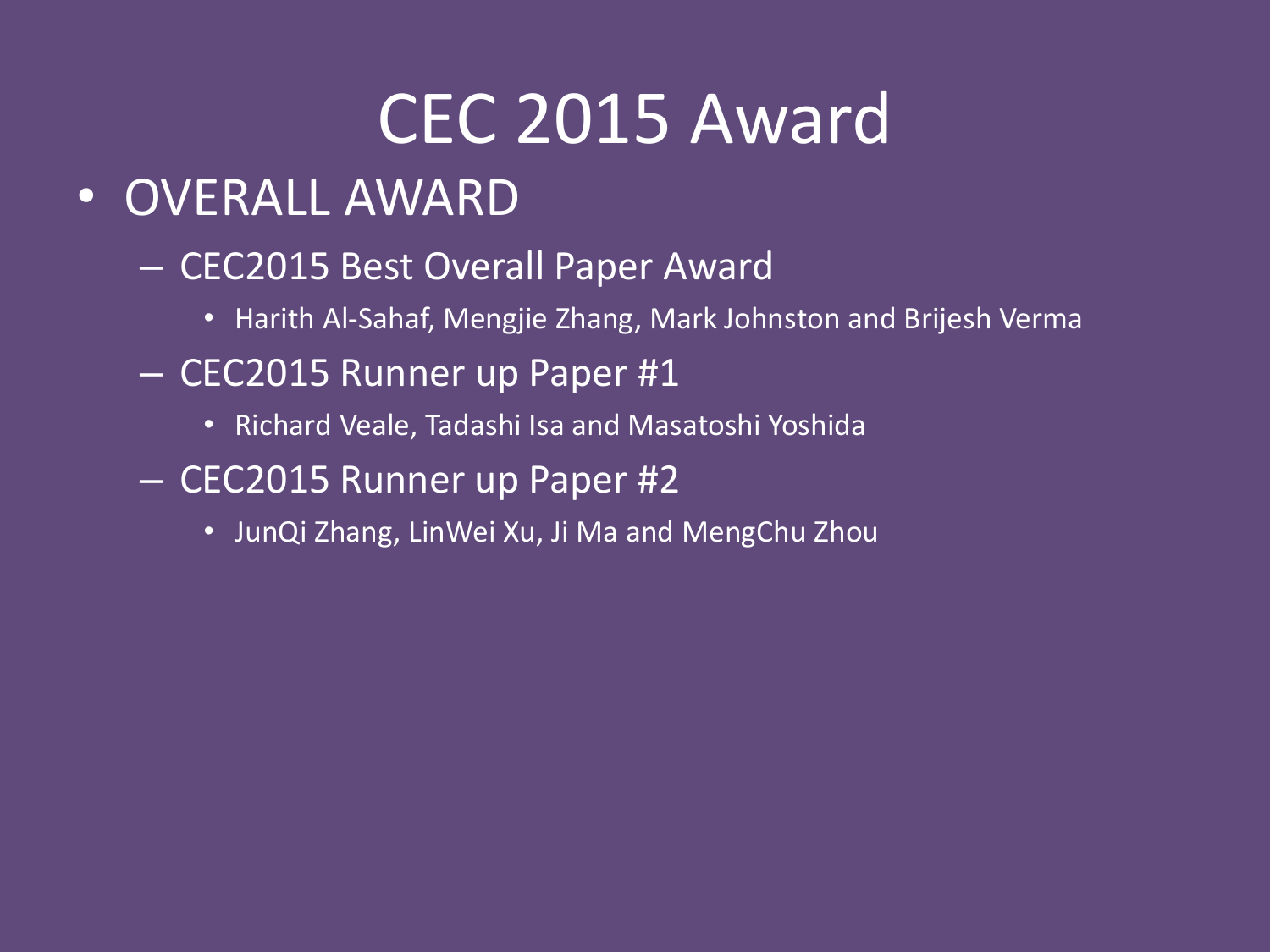#### CEC 2015 Award

- STUDENT AWARD
	- Best Student Paper
		- Sasaki Taku, Ono Isao
	- Runner up Paper
		- Momodou Sanyang and Ata Kaban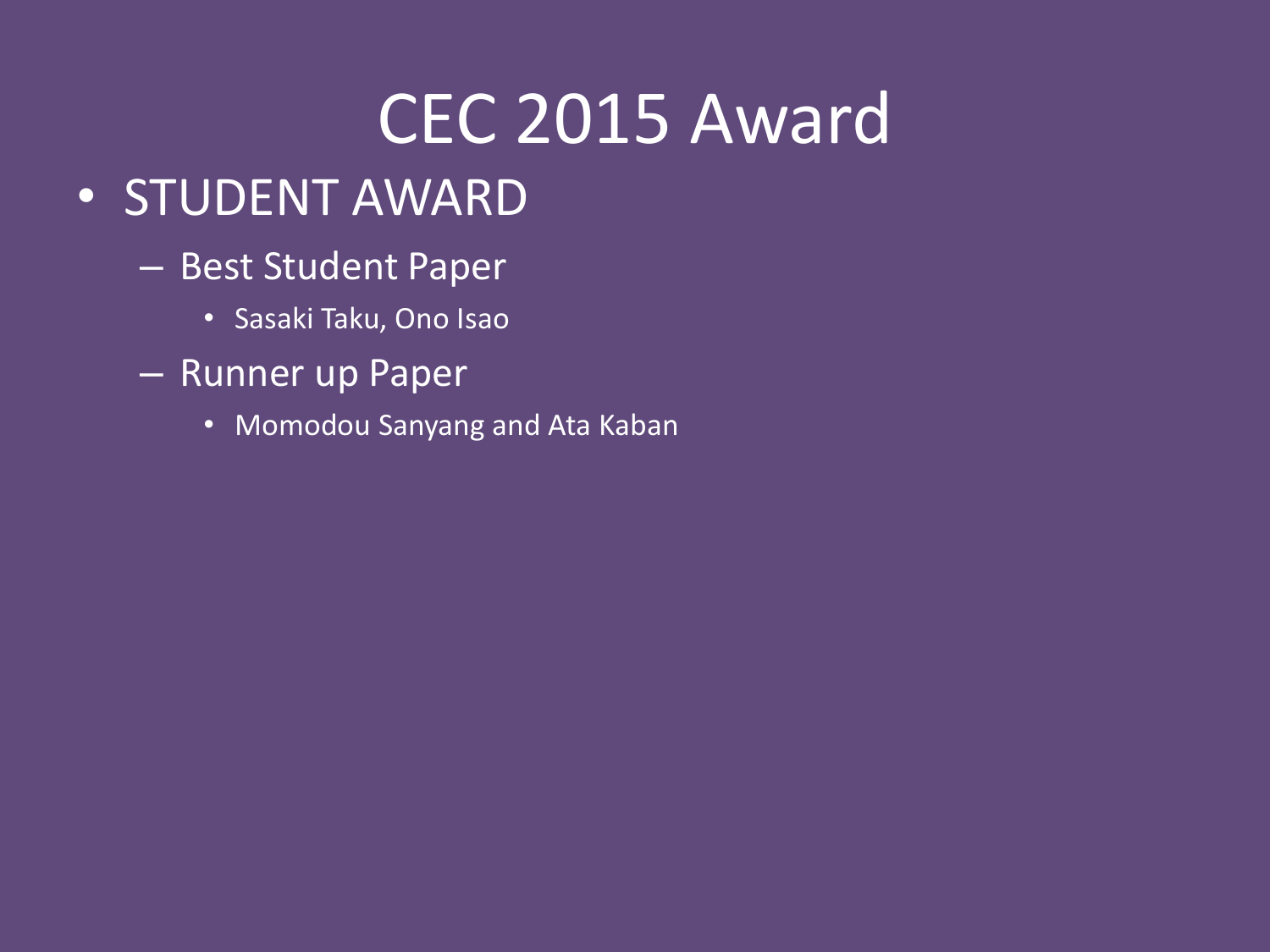#### Future Conferences

- IEEE SSCI 2015
	- Marde Helbig
- IEEE CEC 2016 (in WCCI 2016)
	- Kay Chen Tan
- IEEE SSCI 2016
	- Yaochu Jin